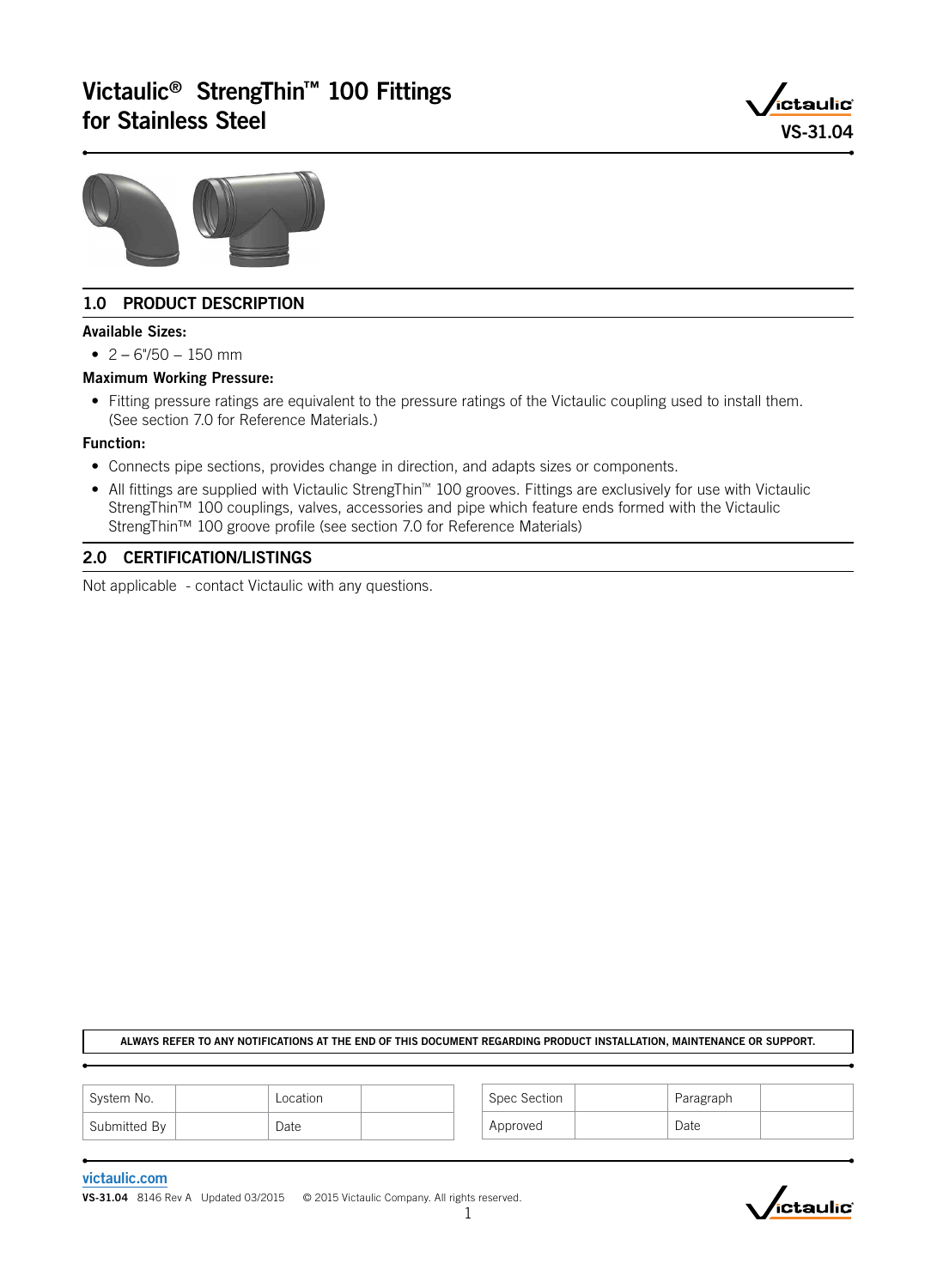# 3.0 MATERIAL SPECIFICATIONS

#### Fittings:

Cast Fittings: Stainless steel per ASTM A351/A351M, Grade CF8 or CF8M Wrought Fittings: Stainless steel per EN 10088-1 No.1.4307 (304L) or EN 10088-1 No. 1.4404 (316L)

# No. E490 90º Elbow

2"/50 mm and 76.1 mm: Cast 3 − 6"/80 − 150 mm: Wrought

#### No. E491 45º Elbow

2 − 3"/50 − 80 mm: Cast 4"/100 mm, 139.7 mm and 6"/150 mm: Wrought

#### No. E492 Tee

2 − 6"/50 − 150 mm: Wrought

#### No. E493 Reducing Tee

76.1 mm x76.1 mm x2" and 3"x3"x2" and 4"x4"x2": Cast

3"x3"x76.1 mm to 6"x6"x4": Wrought

#### No. E494 and 494G Adapter Nipple

2 − 6"/50 − 150 mm: Wrought

# No. E495 Concentric Reducer

76.1 mm x 2", 3"x2", 4"x2": Cast

3"x76.1 mm, 4"x76.1 mm, 4"x3", 139.7 mm x3", 139.7x4", 6"x3", 6"x4", 6"x139.7 mm: Wrought

# No. E496 Cap

2 − 6"/50 − 150 mm: Cast

# No. E498 Flange Adapter

Stub Material

2"/50 mm, 3"/80 mm, 4"/100 mm and 6"/150 mm: ASTM A403, Class WP, Grade 304/304L or 316 /316L

76.1 mm and 139.7 mm: Cast

Flange Material

Stainless Steel Flange Per EN10222-5 1.4401/1.4404 (316/316L) PN16 according to EN1092-1 Type 02



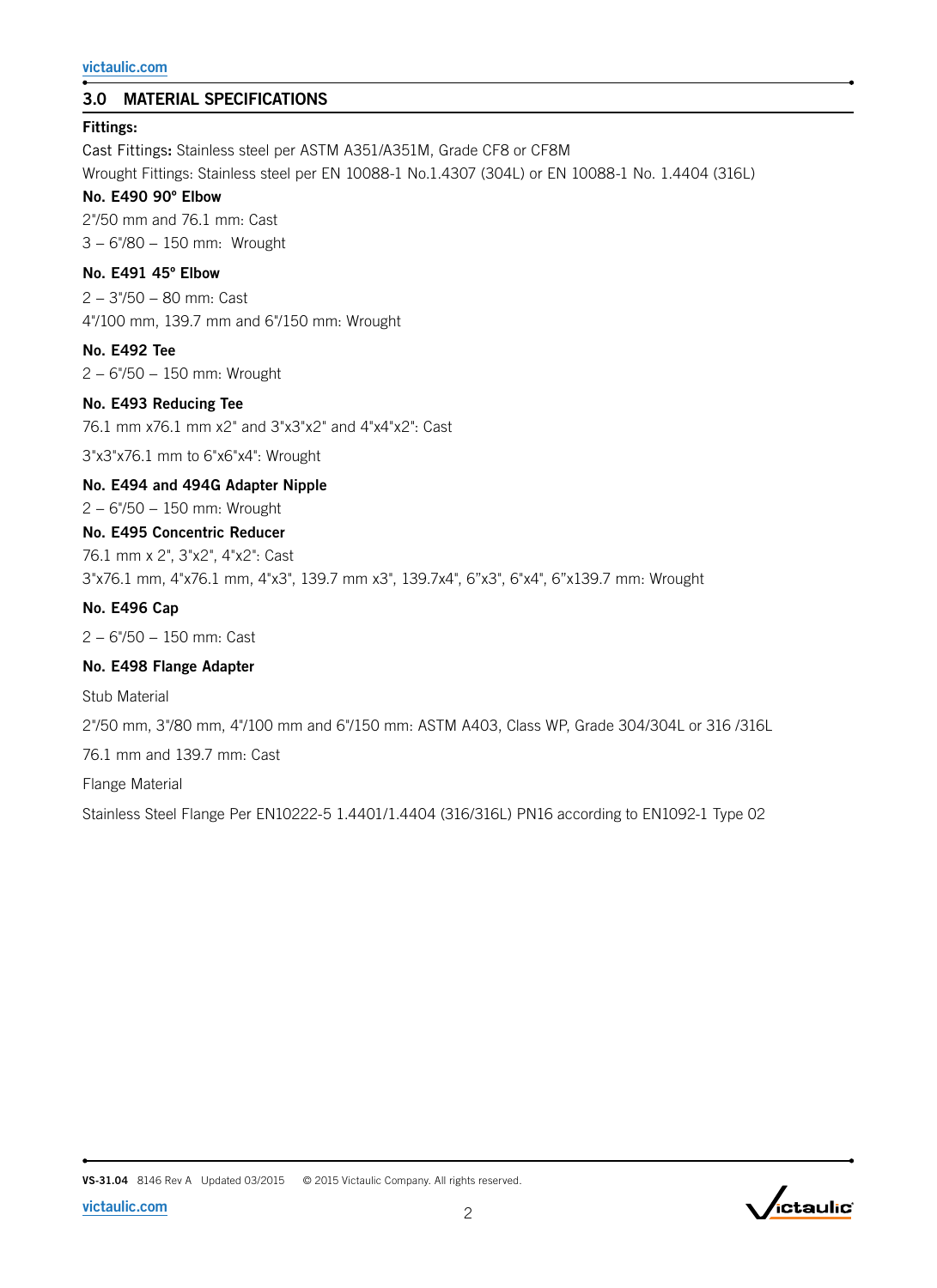# 4.0 DIMENSIONS

# Elbows

No. E490 90° Elbow No. E491 45° Elbow





| <b>Size</b>    |                                             | No. E490<br>90° Elbow |                               | No. E491<br>45° Elbow |                               |
|----------------|---------------------------------------------|-----------------------|-------------------------------|-----------------------|-------------------------------|
| <b>Nominal</b> | Actual<br><b>Outside</b><br><b>Diameter</b> | C to E                | Approximate<br>Weight<br>Each | C to E                | Approximate<br>Weight<br>Each |
| inches         | inches                                      | inches                | lb                            | inches                | Ib                            |
| mm             | <sub>mm</sub>                               | mm                    | kg                            | mm                    | kg                            |
| 2              | 2.375                                       | 3.13                  | 1.7                           | 1.88                  | 1.2                           |
| 50             | 60.3                                        | 79                    | 0.8                           | 48                    | 0.5                           |
| 76.1 mm        | 3.000                                       | 3.75                  | 2.6                           | 2.00                  | 1.8                           |
|                | 76.1                                        | 95                    | 1.2                           | 51                    | 08                            |
| 3              | 3.500                                       | 4.50                  | 1.7                           | 2.13                  | 2.2                           |
| 80             | 88.9                                        | 114                   | 0.8                           | 54                    | 1.0                           |
| 4              | 4.500                                       | 6.00                  | 2.9                           | 2.50                  | 1.5                           |
| 100            | 114.3                                       | 152                   | 1.3                           | 64                    | 07                            |
| 139.7 mm       | 5.500                                       | 7.50                  | 4.5                           | 3.13                  | 1.8                           |
|                | 139.7                                       | 191                   | 2.0                           | 80                    | 0.8                           |
| 6              | 6.625                                       | 9.00                  | 6.5                           | 3.75                  | 3.2                           |
| 150            | 168.3                                       | 229                   | 3.0                           | 95                    | 1.5                           |

C to E

C to

#### NOTE

• Dimensions shown have been rounded up to nearest %"/3.175 mm.

### 4.1 DIMENSIONS

#### Tees

#### No. E492

| <b>Size</b>    |                                      | No. E492<br>Tee |                               |  |
|----------------|--------------------------------------|-----------------|-------------------------------|--|
| <b>Nominal</b> | Actual<br>Outside<br><b>Diameter</b> | C to E          | Approximate<br>Weight<br>Each |  |
| inches         | inches                               | inches          | lb                            |  |
| mm             | mm                                   | mm              | kg                            |  |
| $\overline{2}$ | 2.375                                | 3.25            | 2.1                           |  |
| 50             | 60.3                                 | 83              | 1.0                           |  |
| 76.1 mm        | 3.000                                | 3.75            | 2.9                           |  |
|                | 76.1                                 | 95              | 1.3                           |  |
| 3              | 3.500                                | 4.00            | 2.1                           |  |
| 80             | 88.9                                 | 102             | 1.0                           |  |
| 4              | 4.500                                | 4.59            | 3.2                           |  |
| 100            | 114.3                                | 114             | 1.5                           |  |
| 139.7 mm       | 5.500                                | 5.25            | 4.6                           |  |
|                | 139.7                                | 133             | 2.1                           |  |
| 6              | 6.625                                | 5.88            | 6.8                           |  |
| 150            | 168.3                                | 149             | 3.1                           |  |

#### NOTE

• Dimensions shown have been rounded up to nearest %"/3.175 mm

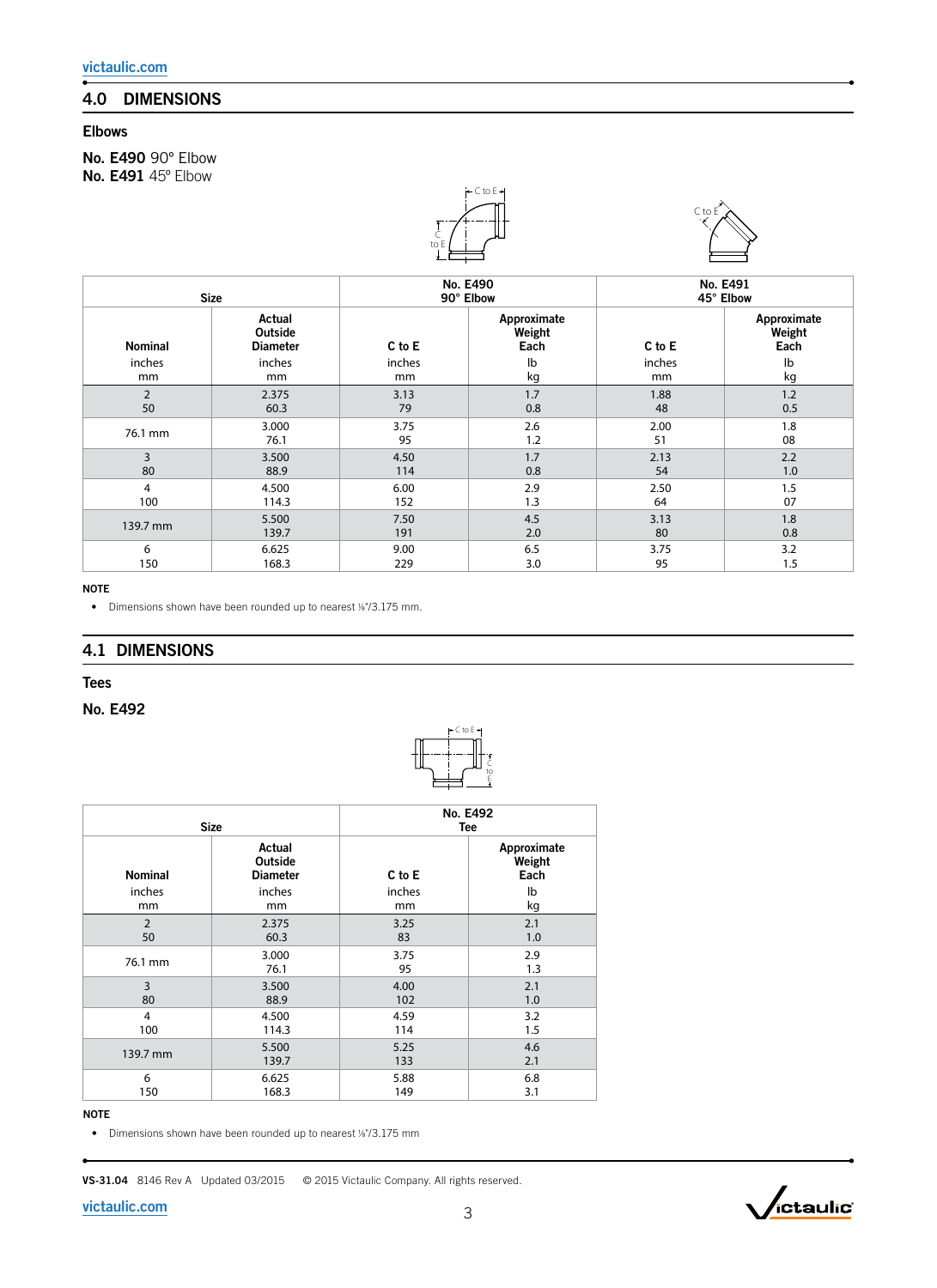# 4.2 DIMENSIONS

# Reducing Tees

No. E493



| <b>Size</b>           |              |                                |   |                       | No. E493 Reducing Tee  |                                           |  |
|-----------------------|--------------|--------------------------------|---|-----------------------|------------------------|-------------------------------------------|--|
|                       |              | <b>Nominal</b><br>inches<br>mm |   |                       | C to E<br>inches<br>mm | Approximate<br>Weight<br>Each<br>lb<br>kg |  |
| 76.1mm                | $\mathsf{x}$ | 76.1mm                         | X | $\overline{2}$<br>50  | 3.50<br>89             | 3.4<br>1.5                                |  |
| 3<br>80               | X            | 3<br>80                        | X | 2<br>50               | 3.50<br>89             | 3.5<br>1.6                                |  |
|                       |              |                                |   | x 76.1mm              | 3.75<br>95             | 2.0<br>0.9                                |  |
| $\overline{4}$<br>100 | X            | $\overline{4}$<br>100          | X | 2<br>50               | 3.75<br>95             | 5.1<br>2.3                                |  |
|                       |              |                                |   | x 76.1mm              | 4.50<br>114            | 3.2<br>1.5                                |  |
|                       |              |                                | X | 3<br>80               | 4.50<br>114            | 3.2<br>1.5                                |  |
|                       |              | 139.7mm x 139.7mm x            |   | 3<br>80               | 5.28<br>134            | 4.0<br>1.8                                |  |
|                       |              |                                | X | $\overline{4}$<br>100 | 5.28<br>134            | 4.6<br>2.1                                |  |
| 6<br>150              | x            | 6<br>150                       | x | $\overline{4}$<br>100 | 5.91<br>150            | 5.6<br>2.5                                |  |
|                       |              |                                |   | x 139.7 mm            | 5.91<br>150            | 5.8<br>2.6                                |  |

NOTE

• Dimensions shown have been rounded up to nearest 1/8"/3.175 mm.

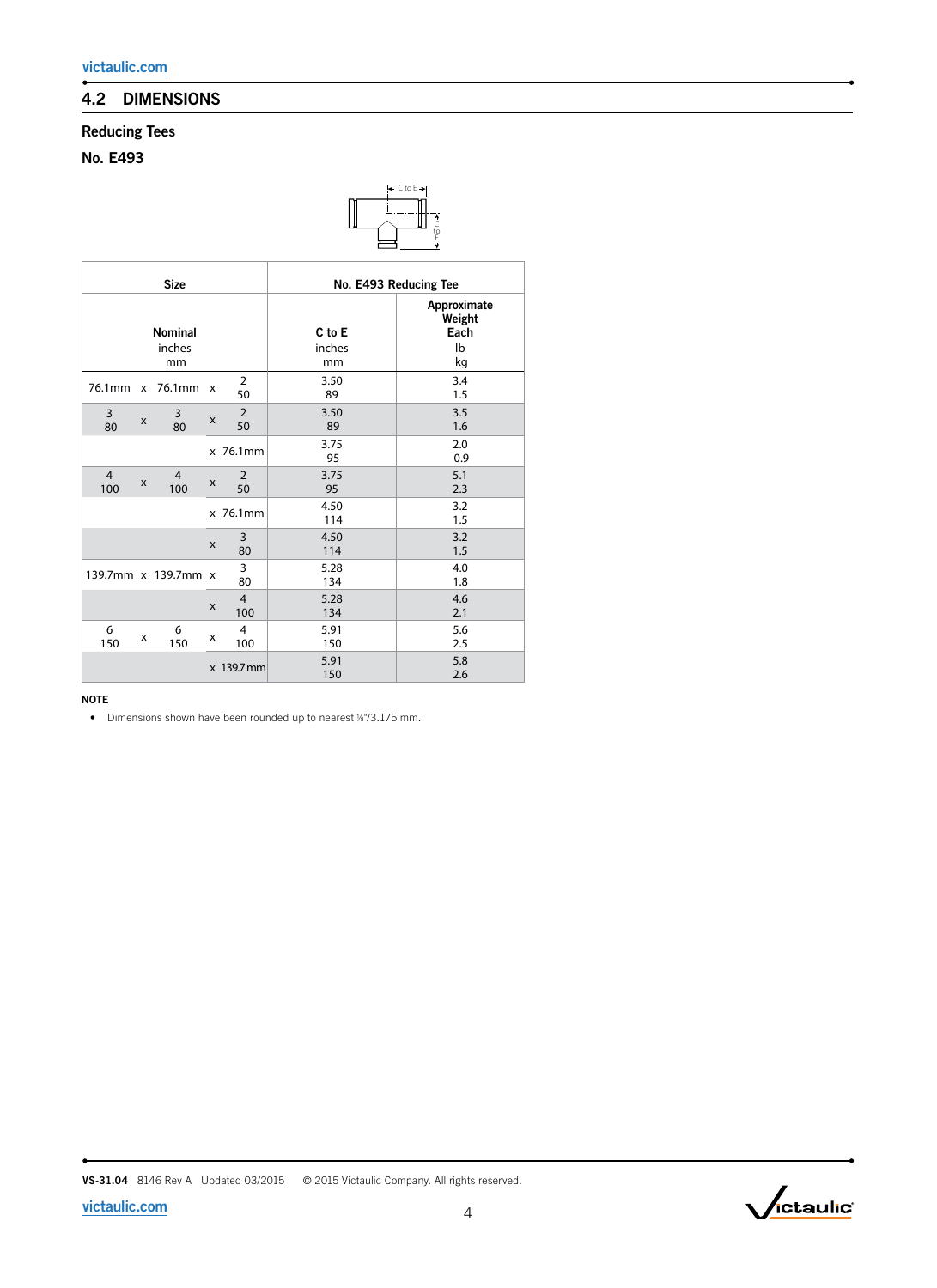# 4.3 DIMENSIONS

# Adapter Nipples

No. E494 Plain End x Grv. No. E494G Grv. x Grv.





| <b>Size</b>    |                                      |        | No. E494<br>Adapter Nipple (Plain End x Grv.) | <b>No. E494G</b><br>Adapter Nipple (Grv x Grv) |                               |
|----------------|--------------------------------------|--------|-----------------------------------------------|------------------------------------------------|-------------------------------|
| <b>Nominal</b> | Actual<br>Outside<br><b>Diameter</b> | E to E | Approximate<br>Weight<br>Each                 | E to E                                         | Approximate<br>Weight<br>Each |
| inches         | inches                               | inches | lb                                            | inches                                         | lb                            |
| mm             | mm                                   | mm     | kg                                            | mm                                             | kg                            |
| $\overline{2}$ | 2.375                                | 4.00   | 0.6                                           | 4.00                                           | 0.6                           |
| 50             | 60.3                                 | 102    | 0.3                                           | 102                                            | 0.3                           |
| 76.1 mm        | 3.000                                | 4.00   | 0.8                                           | 4.00                                           | 0.8                           |
|                | 76.1                                 | 102    | 0.4                                           | 102                                            | 0.4                           |
| 3              | 3.500                                | 4.00   | 1.1                                           | 4.00                                           | 1.1                           |
| 80             | 88.9                                 | 102    | 0.5                                           | 102                                            | 0.5                           |
| $\overline{4}$ | 4.500                                | 6.00   | 2.4                                           | 6.00                                           | 2.4                           |
| 100            | 114.3                                | 152    | 1.1                                           | 152                                            | 1.1                           |
| 139.7 mm       | 5.500                                | 6.00   | 3.8                                           | 6.00                                           | 3.8                           |
|                | 139.7                                | 152    | 1.7                                           | 152                                            | 1.7                           |
| 6              | 6.625                                | 6.00   | 3.9                                           | 6.00                                           | 3.9                           |
| 150            | 168.3                                | 152    | 1.8                                           | 152                                            | 1.8                           |

NOTE

• Dimensions shown have been rounded up to nearest 1/8"/3.175 mm.



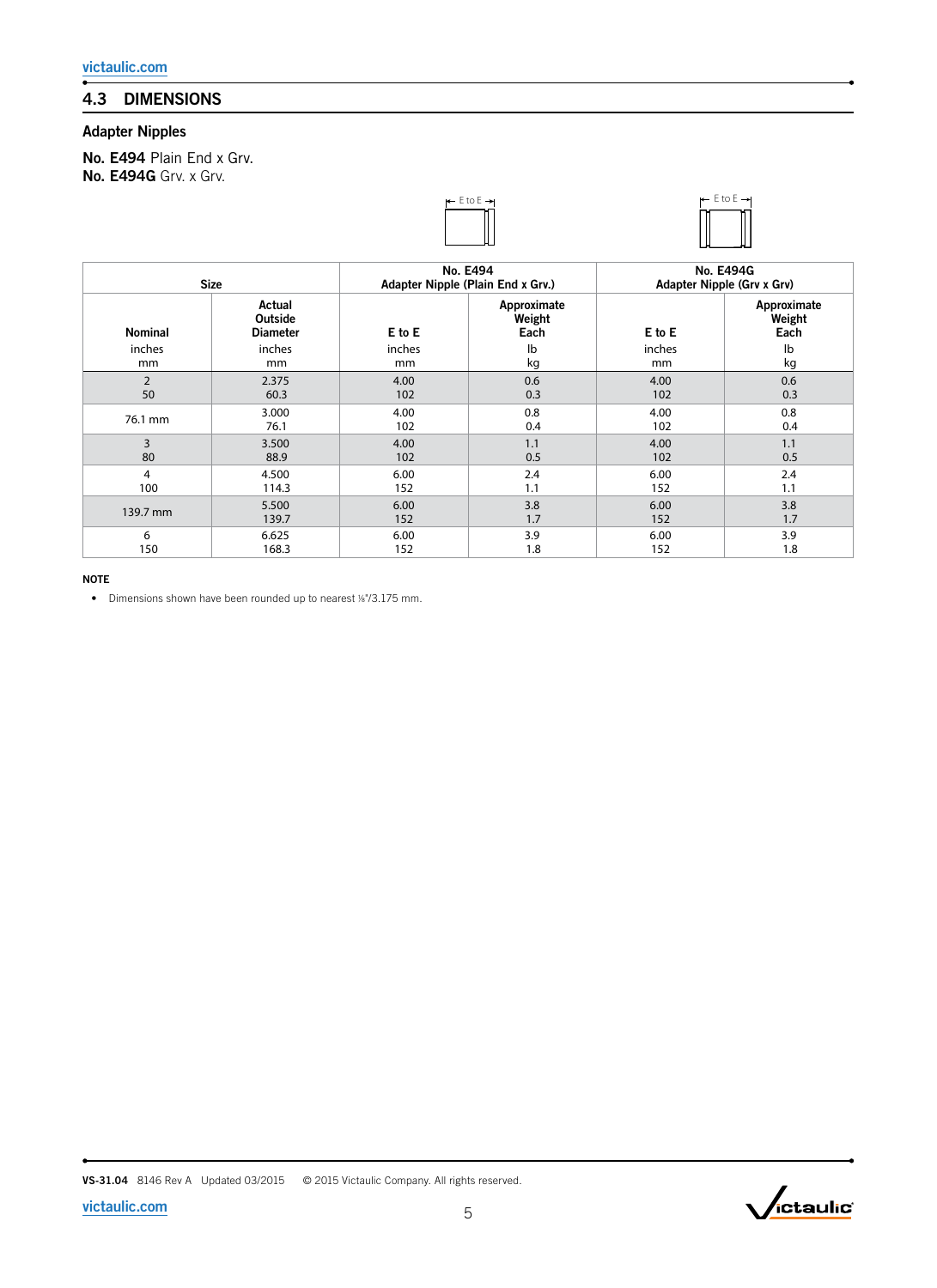# 4.4 DIMENSIONS

### Concentric Reducers

| No. | E495 |
|-----|------|
|-----|------|



| <b>Size</b>                    |              |                       | No. E495 Concentric Reducer |                                           |  |
|--------------------------------|--------------|-----------------------|-----------------------------|-------------------------------------------|--|
| <b>Nominal</b><br>inches<br>mm |              |                       | E to E<br>inches<br>mm      | Approximate<br>Weight<br>Each<br>Ib<br>kg |  |
| 76.1 mm x 60.3 mm              |              |                       |                             | 1.3<br>0.6                                |  |
| 3<br>80                        | x            | 2<br>50               |                             | 1.8<br>0.8                                |  |
|                                | $\mathsf{x}$ | 76.1 mm               |                             | 1.1<br>0.5                                |  |
| 4<br>100                       | x            | 2<br>50               |                             | 2.5<br>1.1                                |  |
|                                | X            | 76.1 mm               |                             | 1.3<br>0.6                                |  |
|                                | x            | 3<br>80               |                             | 1.5<br>0.7                                |  |
| 139.7 mm x                     |              | 3<br>80               |                             | 1.8<br>0.8                                |  |
|                                | $\mathsf{x}$ | $\overline{4}$<br>100 |                             | 1.9<br>0.9                                |  |
| 6<br>150                       | x            | $\overline{4}$<br>100 |                             | 2.5<br>1.1                                |  |
|                                |              | x 139.7 mm            |                             | 2.6<br>1.2                                |  |

#### NOTE

• Dimensions shown have been rounded up to nearest %"/3.175 mm.

# 4.5 DIMENSIONS

#### Caps

#### No. E496



|                | <b>Size</b>                          | No. E496<br>Cap           |                               |  |  |
|----------------|--------------------------------------|---------------------------|-------------------------------|--|--|
| <b>Nominal</b> | Actual<br>Outside<br><b>Diameter</b> | <b>Thickness</b><br>יידיי | Approximate<br>Weight<br>Each |  |  |
| inches         | inches                               | inches                    | lb                            |  |  |
| mm             | mm                                   | mm                        | kg                            |  |  |
| $\overline{2}$ | 2.375                                | 1.00                      | 0.8                           |  |  |
| 50             | 60.3                                 | 25                        | 0.4                           |  |  |
| 76.1 mm        | 3.000                                | 1.00                      | 1.4                           |  |  |
|                | 76.1                                 | 25                        | 0.6                           |  |  |
| 3              | 3.500                                | 1.00                      | 1.8                           |  |  |
| 80             | 88.9                                 | 25                        | 0.8                           |  |  |
| $\overline{4}$ | 4.500                                | 1.00                      | 3.2                           |  |  |
| 100            | 114.3                                | 25                        | 1.5                           |  |  |
| 139.7 mm       | 5.500                                | 1.06                      | 5.0                           |  |  |
|                | 139.7                                | 27                        | 2.3                           |  |  |
| 6              | 6.625                                | 1.06                      | 7.5                           |  |  |
| 150            | 168.3                                | 27                        | 3.4                           |  |  |

#### NOTE

• Dimensions shown have been rounded up to nearest %"/3.175 mm.

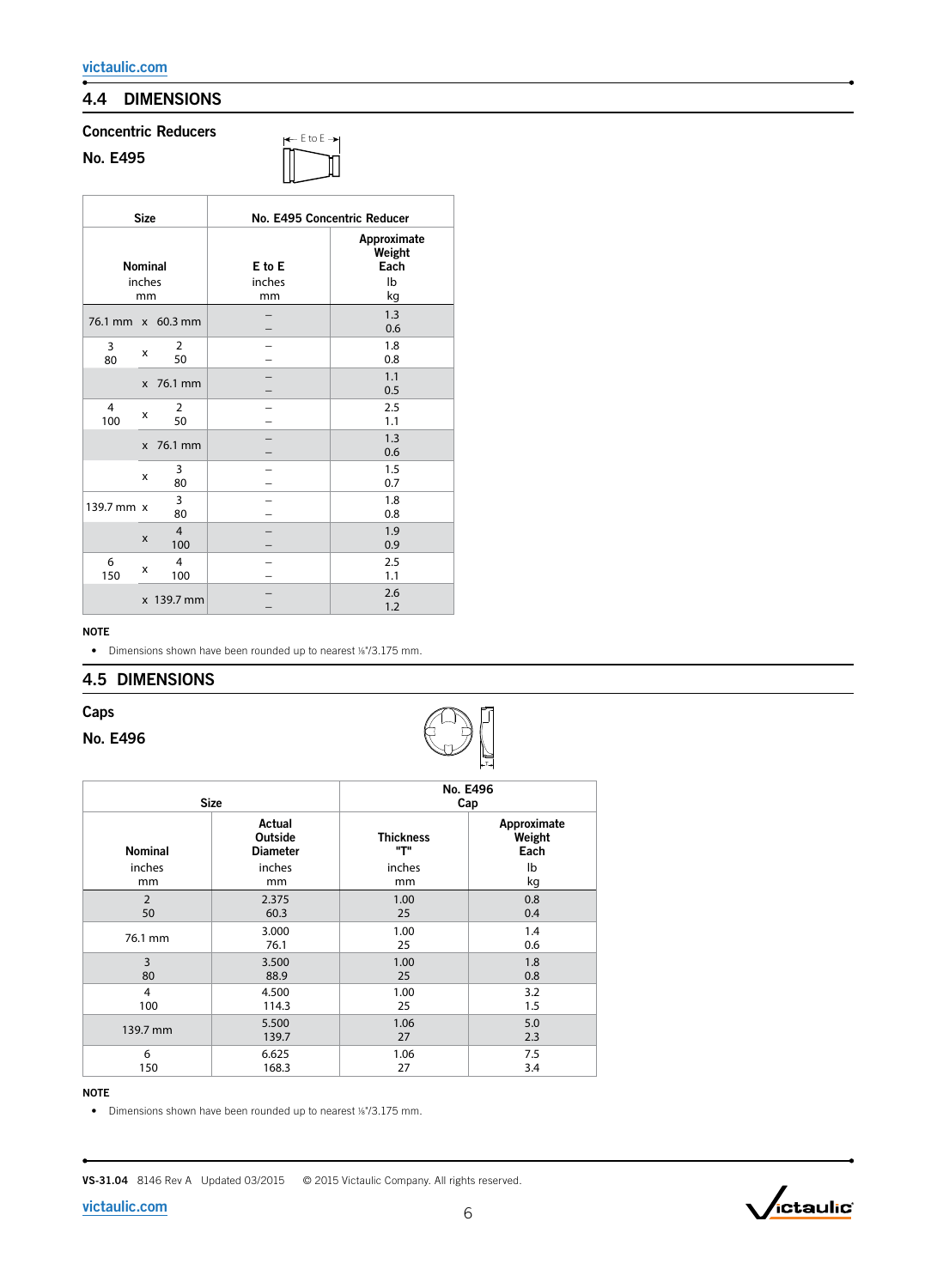# 4.6 DIMENSIONS

# Flange Adapter

No. E498 PN10 No. E498 PN16



![](_page_6_Picture_5.jpeg)

| <b>Size</b>    |                                             | No. E498<br><b>Flange Adapter PN10</b> |                               | No. E498<br><b>Flange Adapter PN16</b> |                               |
|----------------|---------------------------------------------|----------------------------------------|-------------------------------|----------------------------------------|-------------------------------|
| <b>Nominal</b> | Actual<br><b>Outside</b><br><b>Diameter</b> | E to E                                 | Approximate<br>Weight<br>Each | E to E                                 | Approximate<br>Weight<br>Each |
| inches         | inches                                      | inches                                 | lb                            | inches                                 | Ib                            |
| mm             | mm                                          | mm                                     | kg                            | mm                                     | kg                            |
| 2<br>50        | 2.375<br>60.3                               | 2.50<br>64                             | $+$                           | 2.50<br>64                             | $^{+}$                        |
| 76.1 mm        | 3.000<br>76.1                               | 2.50<br>64                             | $+$                           | 2.50<br>64                             | $^{+}$                        |
| 3<br>80        | 3.500<br>88.9                               | 2.50<br>64                             | $^{+}$                        | 2.50<br>64                             | $^{+}$                        |
| 4<br>100       | 4.500<br>114.3                              | 3.00<br>76                             | $+$                           | 3.00<br>76                             | $^{+}$                        |
| 139.7 mm       | 5.500<br>139.7                              | 3.00<br>76                             | $+$                           | 3.00<br>76                             | $^{+}$                        |
| 6<br>150       | 6.625<br>168.3                              | 3.50<br>89                             | $+$                           | 3.50<br>89                             | $^+$                          |

+ Contact Victaulic for details.

#### NOTE

• Dimensions shown have been rounded up to nearest %"/3.175 mm.

![](_page_6_Picture_12.jpeg)